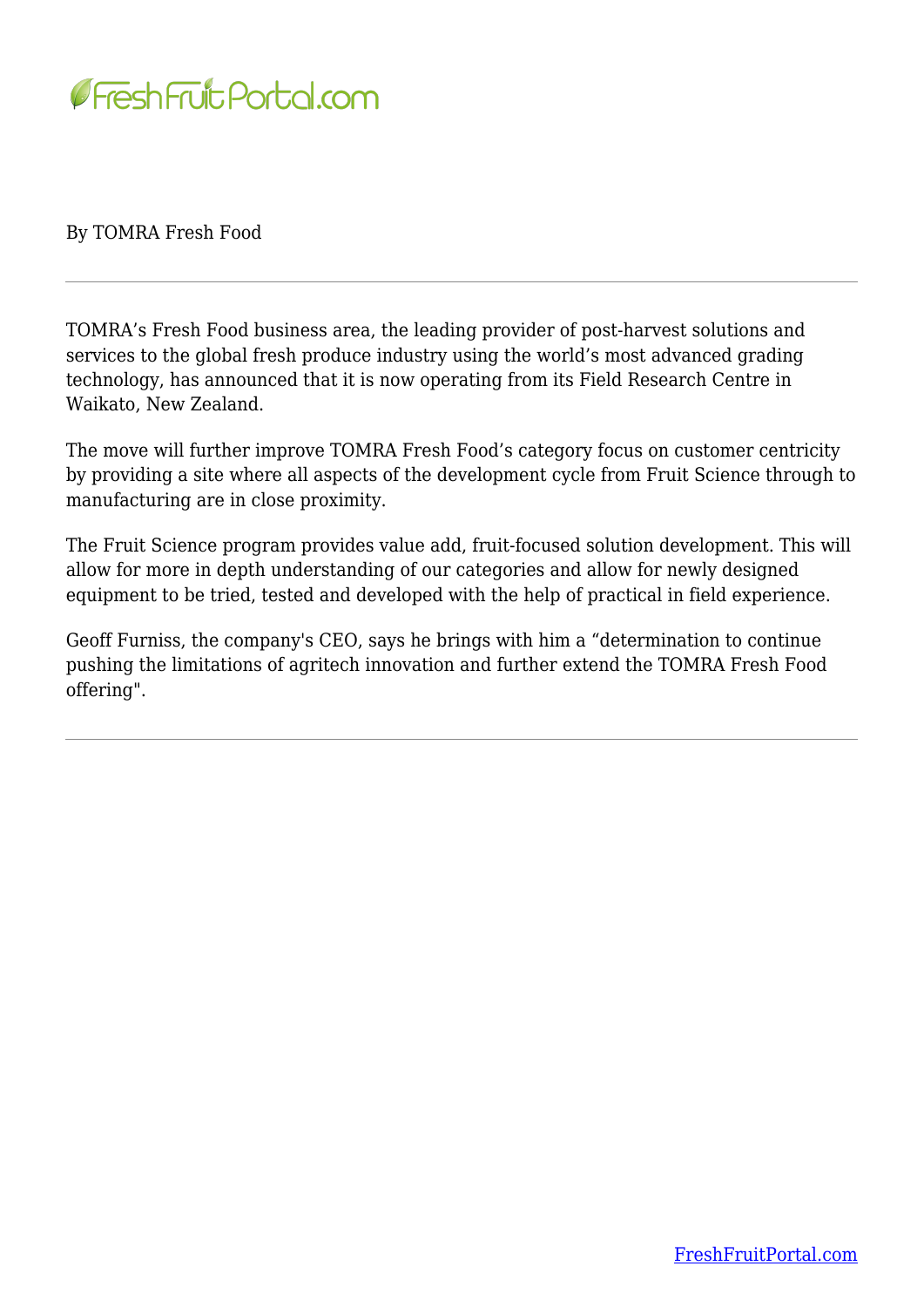



"The success of TOMRA Fresh Food includes a fully aligned development team delivering highly valued products to the industry in the categories we serve," Furniss says. "This includes utilising the skillsets and expertise across the entire TOMRA Fresh team to get closer to our customers through aligned service and sales offerings."

By integrating the expertise of Compac and BBC Technologies through the formation of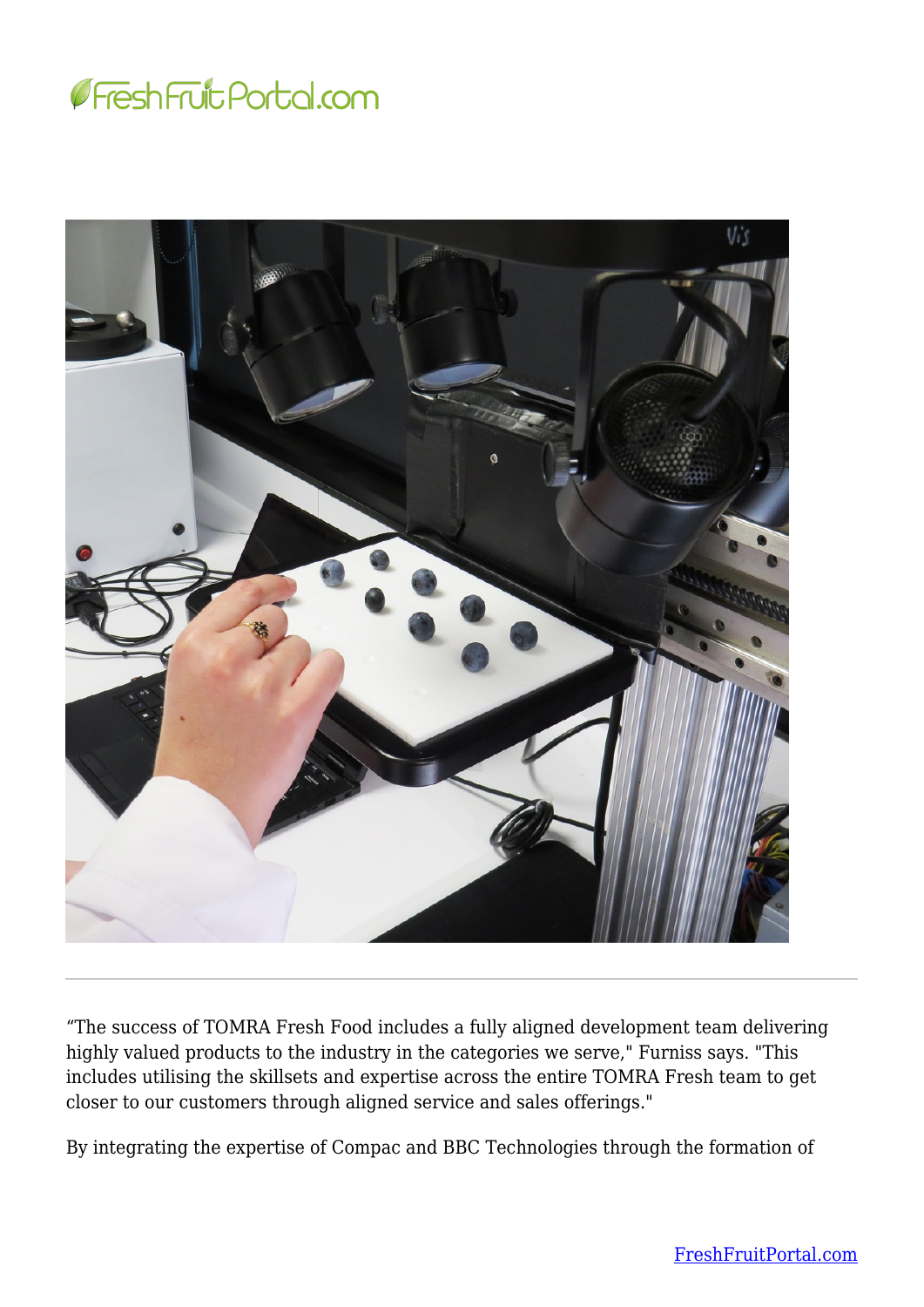

TOMRA Fresh Food, the business provides innovative packhouse solutions for fresh produce industries such as apples, citrus, avocados, tomatoes, kiwifruit, cherries and blueberries.

Due to the maritime influence playing with the geography of New Zealand, there are a vast array of climates and conditions within a small area. The Waikato District has an amazing climate for agriculture supporting a wide diversity of crops from all kinds of berries, apples, potatoes, kiwifruit and maize.

The Field Research Centre is at an intersection between Sub-Tropical and Temperate climates, but with sufficient chill to grow conventional crops like apples and cherries. The near-by Bay of Plenty region supports New Zealand's largest plantings of avocados and kiwifruit, making use of the warming influence of the Pacific Ocean to let these subtropical crops thrive. All of this diversity puts us in a fantastic position to have access to a wide range of commercial partners to build lasting relationships with.

The Field Research Centre includes test orchards, a production design facility, cool storage and facility for full test simulations of packing lines and testing new integrated solutions with these lines, space for engineering, electronics, software design, fruit-science test labs as well as space for scale and growth for TOMRA Fresh Food's research and development program.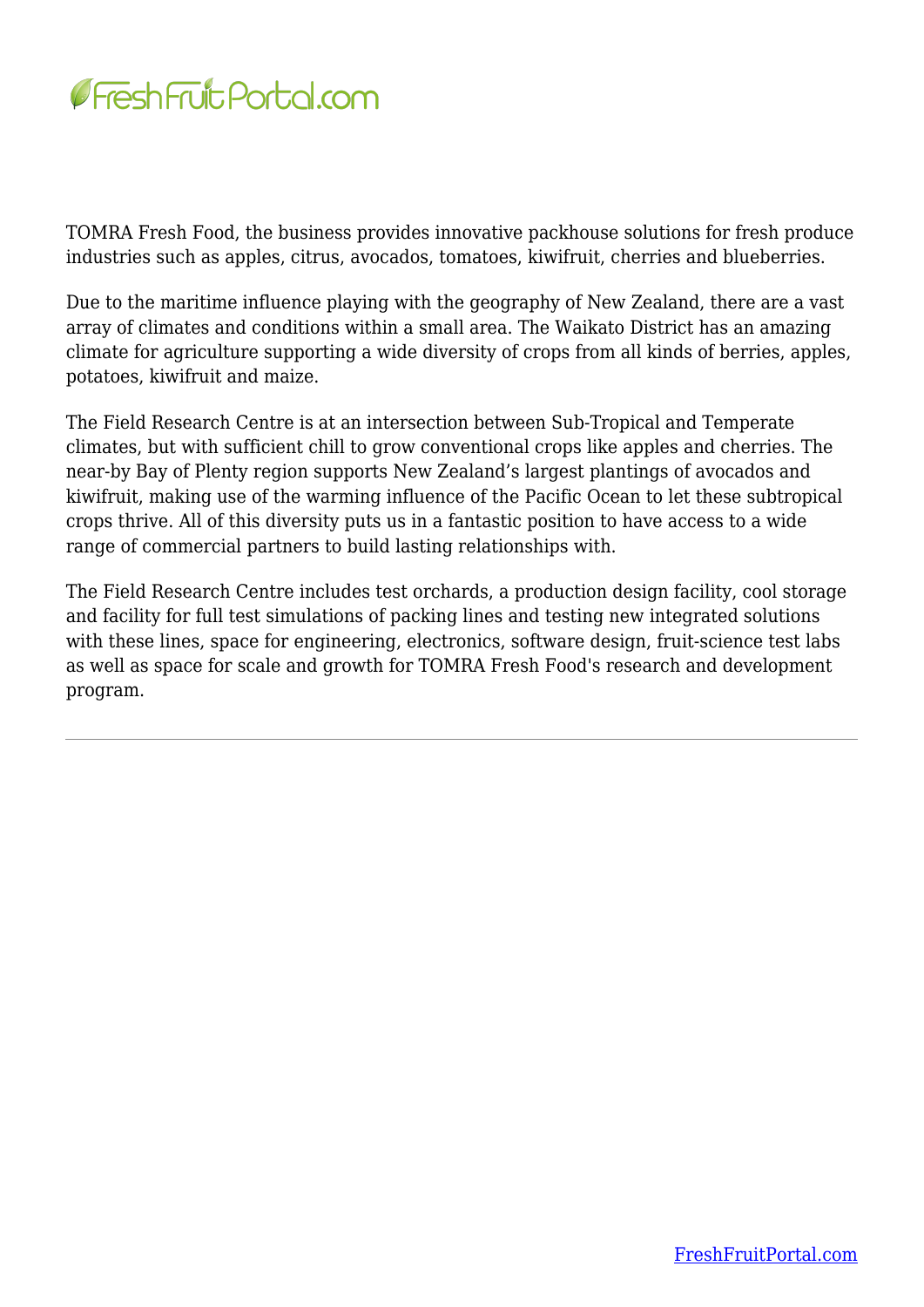



The two level building hosts 3300 square metres of factory and 1800 square metres in office and R&D space. At peak capacity it hosts 280 employees.

Collaborative spaces were included in the building's design with potential for additional like-minded enterprises to be hosted at the site in order to facilitate information sharing and idea creation.

The site also includes two hectares for field research which will be developed for horticultural test orchards. By growing the same crops as its customers, TOMRA Fresh Food will build an even more intimate understanding from field through packhouse.

Centralisation of focused science, research, development and manufacturing has many benefits. To name a few, it promotes knowledge sharing, builds critical mass, accelerates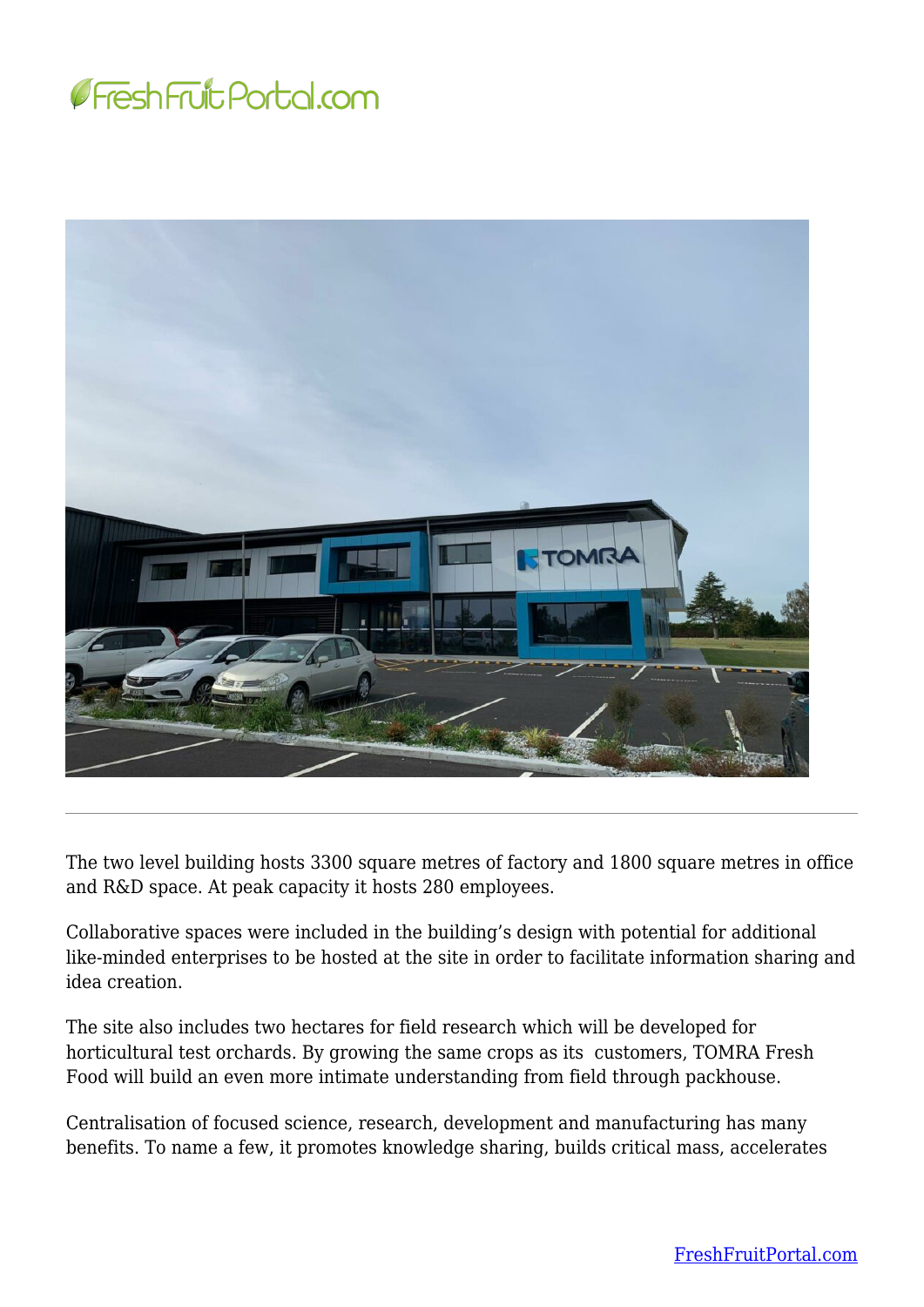

gains from shared learning, combines resources and equipment, facilitates effective communication, provides a value add showcase site for customers, and deepens knowledge of the value chains for each core category.



TOMRA Fresh Food's development team will work directly alongside our Fruit Science Program to test and improve solutions prior to producing them on site and in which the assembly teams can provide direct feedback to development to close the feedback loop.

''This is where the process starts and where we have the space to sort out any problems, inventions, brainstorming and creating so we get to the stage where we have solutions our customers truly value," Furniss adds.